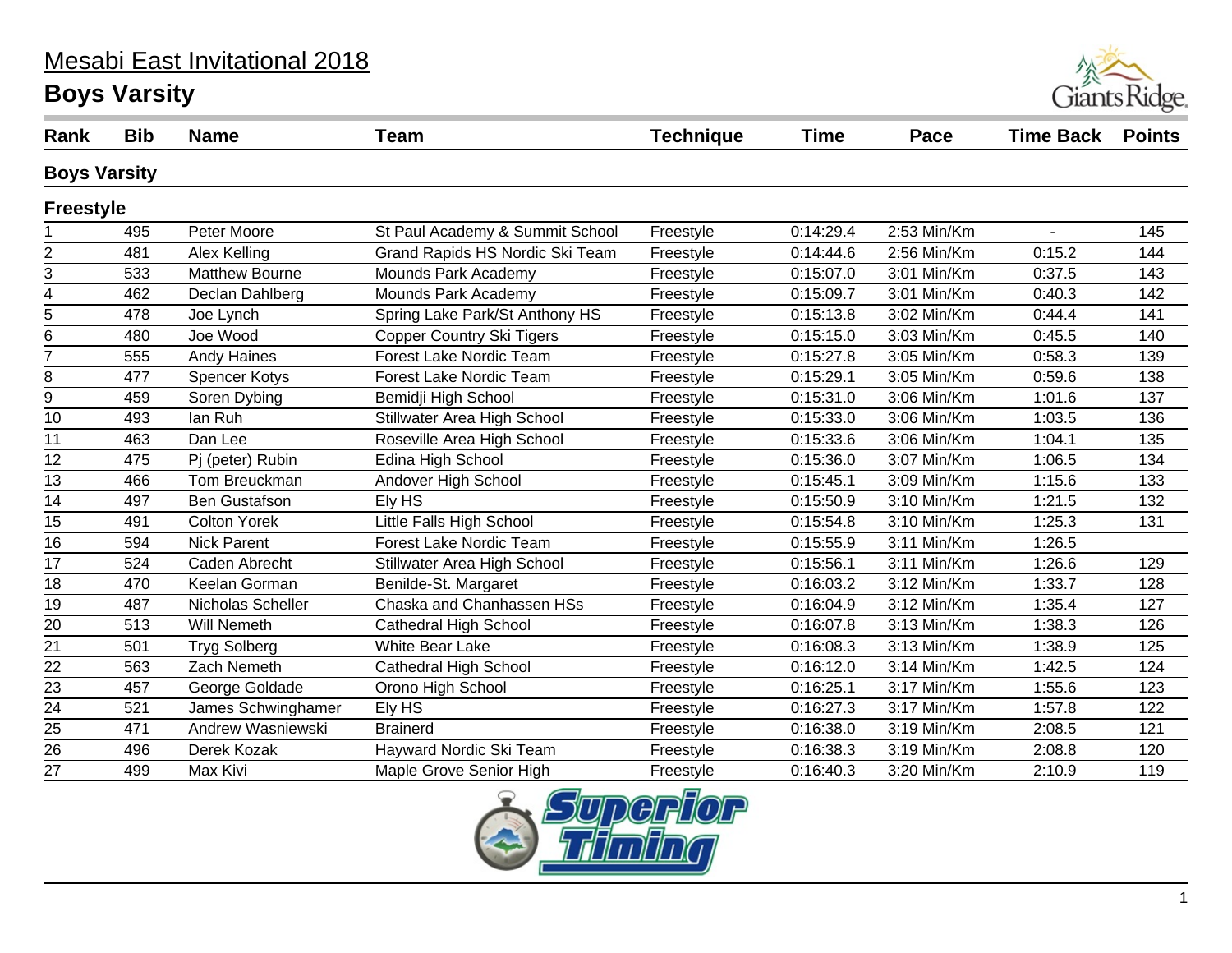

| Rank            | <b>Bib</b> | <b>Name</b>            | <b>Team</b>                      | <b>Technique</b> | <b>Time</b> | Pace        | <b>Time Back</b> | <b>Points</b> |
|-----------------|------------|------------------------|----------------------------------|------------------|-------------|-------------|------------------|---------------|
| 28              | 546        | <b>Ricky Petroff</b>   | Coon Rapids High School          | Freestyle        | 0:16:48.5   | 3:21 Min/Km | 2:19.0           | 118           |
| $\overline{29}$ | 552        | Ilhan Onder            | <b>Copper Country Ski Tigers</b> | Freestyle        | 0:16:49.1   | 3:21 Min/Km | 2:19.7           | 117           |
| 30              | 583        | <b>Lars Dewall</b>     | Stillwater Area High School      | Freestyle        | 0:16:51.3   | 3:22 Min/Km | 2:21.9           |               |
| $\overline{31}$ | 549        | <b>Justin Blank</b>    | White Bear Lake                  | Freestyle        | 0:16:53.0   | 3:22 Min/Km | 2:23.6           | 115           |
| $\frac{32}{33}$ | 474        | lan Derauf             | Duluth East HS                   | Freestyle        | 0:16:53.9   | 3:22 Min/Km | 2:24.4           | 114           |
|                 | 465        | Luke Rambo             | Superiorland                     | Freestyle        | 0:16:54.9   | 3:22 Min/Km | 2:25.4           | 113           |
| $\overline{34}$ | 494        | David Anderson         | <b>Cathedral High School</b>     | Freestyle        | 0:16:55.1   | 3:23 Min/Km | 2:25.6           |               |
| 35              | 476        | Andrew Abegglen        | Mound Westonka High School       | Freestyle        | 0:16:57.5   | 3:23 Min/Km | 2:28.1           | 111           |
| $\overline{36}$ | 468        | Jackson Wichtendahl    | Alexandria                       | Freestyle        | 0:16:57.8   | 3:23 Min/Km | 2:28.3           | 110           |
| 37              | 485        | Noah Haaf              | Elk River/Zimmerman              | Freestyle        | 0:17:04.2   | 3:24 Min/Km | 2:34.7           | 109           |
| 38              | 490        | Jared Heida            | Coon Rapids High School          | Freestyle        | 0:17:04.6   | 3:24 Min/Km | 2:35.2           | 108           |
| 39              | 592        | Dan Groeneveld         | <b>Copper Country Ski Tigers</b> | Freestyle        | 0:17:07.2   | 3:25 Min/Km | 2:37.8           |               |
| 40              | 507        | Benjamin Bauer         | <b>CEC Nordic</b>                | Freestyle        | 0:17:14.0   | 3:26 Min/Km | 2:44.6           | 106           |
| 41              | 469        | <b>Eric Williams</b>   | Wayzata                          | Freestyle        | 0:17:14.2   | 3:26 Min/Km | 2:44.7           | 105           |
| 42              | 500        | Jonas Hutchinson       | Marshall Nordic Ski Team         | Freestyle        | 0:17:15.0   | 3:27 Min/Km | 2:45.6           | 104           |
| 43              | 486        | Ethan Anderson         | Rogers High School               | Freestyle        | 0:17:17.2   | 3:27 Min/Km | 2:47.7           | 103           |
| $\overline{44}$ | 600        | Aran Koob              | Roseville Area High School       | Freestyle        | 0:17:21.4   | 3:28 Min/Km | 2:51.9           | 102           |
| 45              | 528        | Declan Hutchinson      | Marshall Nordic Ski Team         | Freestyle        | 0:17:24.5   | 3:28 Min/Km | 2:55.0           | 101           |
| $\overline{46}$ | 479        | Isaac Krog             | ME / VA / EG Nordic Team         | Freestyle        | 0:17:24.6   | 3:28 Min/Km | 2:55.1           | 100           |
| 47              | 512        | <b>Isaac Wicklund</b>  | Moorhead High School             | Freestyle        | 0:17:26.1   | 3:29 Min/Km | 2:56.7           | 99            |
| $\overline{48}$ | 522        | <b>Tyler Norgord</b>   | Grand Rapids HS Nordic Ski Team  | Freestyle        | 0:17:30.0   | 3:30 Min/Km | 3:00.5           | 98            |
| 49              | 553        | Per Alexander          | Washburn High School             | Freestyle        | 0:17:33.2   | 3:30 Min/Km | 3:03.7           | 97            |
| $\overline{50}$ | 601        | Noah Schultz           | Winona HS Nordic Ski Team        | Freestyle        | 0:17:36.5   | 3:31 Min/Km | 3:07.0           | 96            |
| $\overline{51}$ | 588        | <b>Aleut Hatfield</b>  | Superiorland                     | Freestyle        | 0:17:36.8   | 3:31 Min/Km | 3:07.3           | 95            |
| 52              | 603        | Caleb Dunnewind        | Hopkins                          | Freestyle        | 0:17:37.0   | 3:31 Min/Km | 3:07.5           | 94            |
| 53              | 527        | Philip Dirnberger      | Hopkins                          | Freestyle        | 0:17:37.2   | 3:31 Min/Km | 3:07.7           | 93            |
| $\overline{54}$ | 519        | Matthew Egger          | Edina High School                | Freestyle        | 0:17:41.2   | 3:32 Min/Km | 3:11.7           | 92            |
| 55              | 538        | <b>Isaiah Heyworth</b> | Hayward Nordic Ski Team          | Freestyle        | 0:17:43.3   | 3:32 Min/Km | 3:13.8           | 91            |
| $\overline{56}$ | 578        | Mark Ellenberger       | Edina High School                | Freestyle        | 0:17:46.6   | 3:33 Min/Km | 3:17.2           |               |
| 57              | 540        | Ryan Meyer             | Winona HS Nordic Ski Team        | Freestyle        | 0:17:48.2   | 3:33 Min/Km | 3:18.8           | 89            |

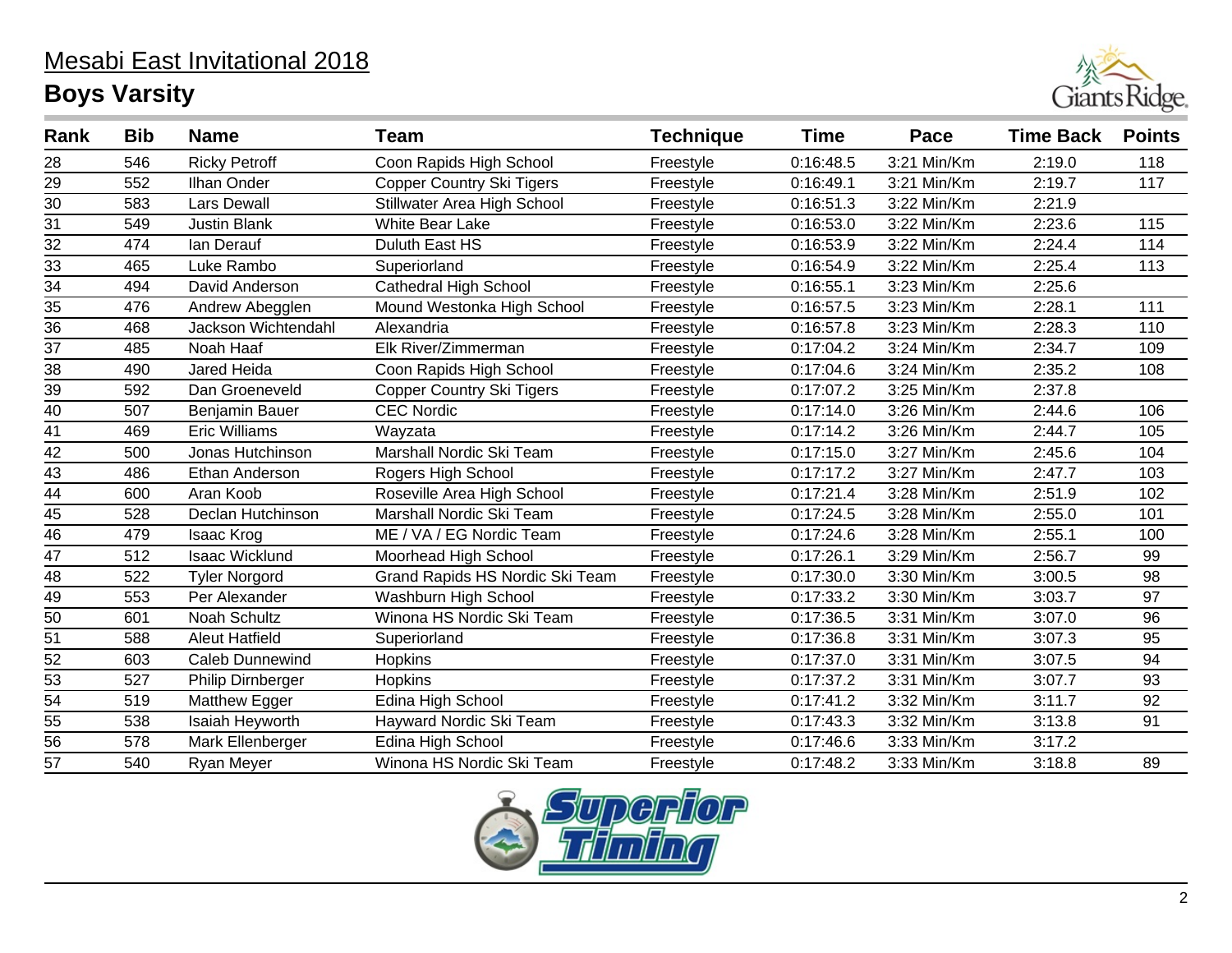

| Rank            | <b>Bib</b> | <b>Name</b>            | <b>Team</b>                       | <b>Technique</b> | <b>Time</b> | Pace        | <b>Time Back</b> | <b>Points</b> |
|-----------------|------------|------------------------|-----------------------------------|------------------|-------------|-------------|------------------|---------------|
| 58              | 536        | <b>Nick Palmer</b>     | Bemidji High School               | Freestyle        | 0:17:50.8   | 3:34 Min/Km | 3:21.3           | 88            |
| 59              | 473        | Isaac Eng              | <b>Hopkins</b>                    | Freestyle        | 0:17:51.2   | 3:34 Min/Km | 3:21.7           |               |
| 60              | 532        | Nathan Milligan        | Chaska and Chanhassen HSs         | Freestyle        | 0:17:51.8   | 3:34 Min/Km | 3:22.3           | 86            |
| 61              | 498        | <b>Josh Sanders</b>    | <b>CEC Nordic</b>                 | Freestyle        | 0:17:52.7   | 3:34 Min/Km | 3:23.3           | 85            |
| $\overline{62}$ | 510        | <b>Colton Gottwalt</b> | Little Falls High School          | Freestyle        | 0:17:54.2   | 3:34 Min/Km | 3:24.7           | 84            |
| $\overline{63}$ | 464        | Jack Lee               | Moorhead High School              | Freestyle        | 0:17:56.7   | 3:35 Min/Km | 3:27.2           | 83            |
| 64              | 599        | <b>Blaine Bong</b>     | <b>CEC Nordic</b>                 | Freestyle        | 0:18:07.3   | 3:37 Min/Km | 3:37.8           |               |
| 65              | 509        | Ben Renner             | <b>Brainerd</b>                   | Freestyle        | 0:18:16.2   | 3:39 Min/Km | 3:46.7           | 81            |
| 66              | 587        | Noah Cagle             | Grand Rapids HS Nordic Ski Team   | Freestyle        | 0:18:17.3   | 3:39 Min/Km | 3:47.8           |               |
| 67              | 568        | Zach Longwolff         | Chaska and Chanhassen HSs         | Freestyle        | 0:18:20.9   | 3:40 Min/Km | 3:51.4           |               |
| 68              | 574        | Nick Whiteman          | <b>Brainerd</b>                   | Freestyle        | 0:18:20.9   | 3:40 Min/Km | 3:51.4           |               |
| 69              | 539        | Michael Graham         | Duluth East HS                    | Freestyle        | 0:18:23.5   | 3:40 Min/Km | 3:54.0           | 77            |
| $\overline{70}$ | 598        | Jonah Ploof            | Little Falls High School          | Freestyle        | 0:18:26.9   | 3:41 Min/Km | 3:57.4           |               |
| 71              | 504        | Kole Koehler           | Winona HS Nordic Ski Team         | Freestyle        | 0:18:31.1   | 3:42 Min/Km | 4:01.6           |               |
| $\overline{72}$ | 547        | <b>Tucker Henkes</b>   | Otter Tail Nordic Ski Association | Freestyle        | 0:18:32.2   | 3:42 Min/Km | 4:02.8           | 74            |
| 73              | 576        | <b>Walter Smith</b>    | Wayzata                           | Freestyle        | 0:18:33.1   | 3:42 Min/Km | 4:03.6           | 73            |
| $\overline{74}$ | 572        | Shawn Higgins          | Duluth East HS                    | Freestyle        | 0:18:34.3   | 3:42 Min/Km | 4:04.8           |               |
| 75              | 545        | Jack Kachel            | Roseville Area High School        | Freestyle        | 0:18:34.7   | 3:42 Min/Km | 4:05.2           |               |
| 75              | 484        | Nate Moller            | Mounds View High School           | Freestyle        | 0:18:34.7   | 3:42 Min/Km | 4:05.2           | 71            |
| 77              | 514        | Joe Huffman            | Andover High School               | Freestyle        | 0:18:36.3   | 3:43 Min/Km | 4:06.8           | 69            |
| 78              | 460        | Zev Breen              | Washburn High School              | Freestyle        | 0:18:37.0   | 3:43 Min/Km | 4:07.5           | 68            |
| 79              | 503        | Jasper Green           | St Paul Academy & Summit School   | Freestyle        | 0:18:37.1   | 3:43 Min/Km | 4:07.6           | 67            |
| 80              | 564        | Sam Hodgson            | Bemidji High School               | Freestyle        | 0:18:39.2   | 3:43 Min/Km | 4:09.7           |               |
| $\overline{81}$ | 537        | Aric Brodie            | Math & Science Academy            | Freestyle        | 0:18:44.4   | 3:44 Min/Km | 4:14.9           | 65            |
| 82              | 467        | Harris Anderson        | Math & Science Academy            | Freestyle        | 0:18:47.5   | 3:45 Min/Km | 4:18.0           | 64            |
| $\overline{83}$ | 582        | <b>Henry Dirks</b>     | Ely HS                            | Freestyle        | 0:18:54.7   | 3:46 Min/Km | 4:25.3           |               |
| $\overline{84}$ | 530        | Kade Retterath         | Mound Westonka High School        | Freestyle        | 0:19:05.6   | 3:49 Min/Km | 4:36.1           | 62            |
| 85              | 502        | Evan Ampe              | Marquette High School             | Freestyle        | 0:19:07.1   | 3:49 Min/Km | 4:37.6           | 61            |
| 86              | 461        | <b>Timothy Ziegler</b> | Ishpeming Ski Club                | Freestyle        | 0:19:07.6   | 3:49 Min/Km | 4:38.1           | 60            |
| 87              | 607        | Nolan Christenson      | Alexandria                        | Freestyle        | 0:19:10.6   | 3:50 Min/Km | 4:41.1           | 59            |

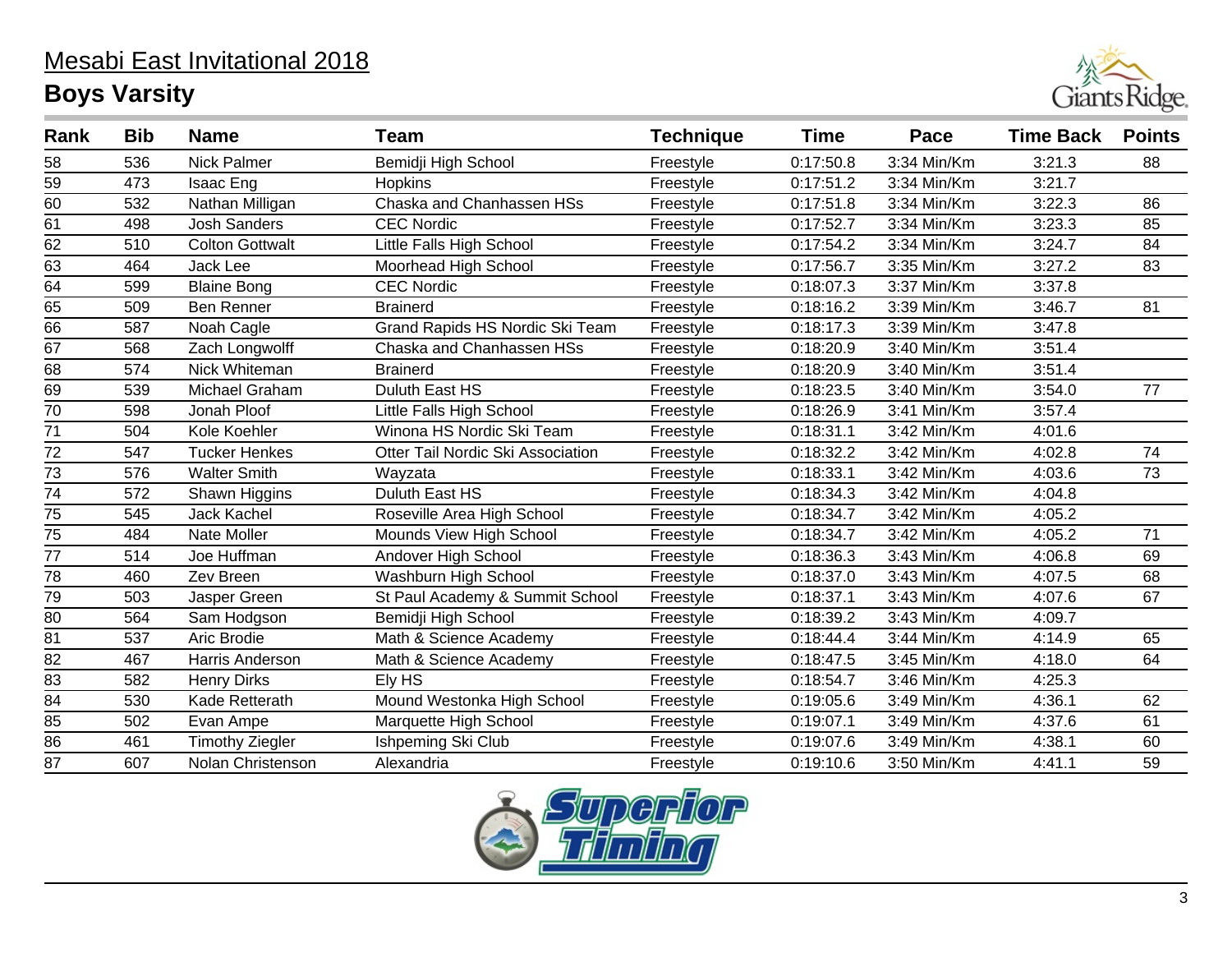

| Rank            | <b>Bib</b> | <b>Name</b>             | <b>Team</b>                     | <b>Technique</b> | <b>Time</b> | Pace        | <b>Time Back</b> | <b>Points</b> |
|-----------------|------------|-------------------------|---------------------------------|------------------|-------------|-------------|------------------|---------------|
| 88              | 565        | Dawson Strom            | Moorhead High School            | Freestyle        | 0:19:11.1   | 3:50 Min/Km | 4:41.6           |               |
| 89              | 535        | Matt Janowski           | Marquette High School           | Freestyle        | 0:19:13.6   | 3:50 Min/Km | 4:44.1           | 57            |
| $\overline{90}$ | 580        | <b>Tim Meados</b>       | Andover High School             | Freestyle        | 0:19:15.4   | 3:51 Min/Km | 4:45.9           |               |
| 91              | 581        | Nico Alexander          | Washburn High School            | Freestyle        | 0:19:16.8   | 3:51 Min/Km | 4:47.3           |               |
| $\overline{92}$ | 560        | <b>Peter Manolis</b>    | Mounds Park Academy             | Freestyle        | 0:19:25.6   | 3:53 Min/Km | 4:56.1           |               |
| 93              | 520        | Gideon Heroux           | Maple Grove Senior High         | Freestyle        | 0:19:29.4   | 3:53 Min/Km | 4:59.9           | 53            |
| $\overline{94}$ | 597        | Thor Kongjsord          | Deer River High School          | Freestyle        | 0:19:30.9   | 3:54 Min/Km | 5:01.4           | 52            |
| $\overline{95}$ | 561        | Mathurin Gagnon         | Superiorland                    | Freestyle        | 0:19:31.9   | 3:54 Min/Km | 5:02.4           |               |
| $\overline{96}$ | 541        | Tylen Sullinger         | ME / VA / EG Nordic Team        | Freestyle        | 0:19:35.6   | 3:55 Min/Km | 5:06.2           | 50            |
| 97              | 482        | Jonathan Christianson   | Park Center HS                  | Freestyle        | 0:19:40.1   | 3:56 Min/Km | 5:10.6           | 49            |
| $\overline{98}$ | 458        | <b>Grant Dilla</b>      | Simley High School              | Freestyle        | 0:19:43.6   | 3:56 Min/Km | 5:14.1           | 48            |
| 99              | 525        | Jacob Trout             | Detroit Lakes High School       | Freestyle        | 0:19:47.2   | 3:57 Min/Km | 5:17.7           | 47            |
| 100             | 569        | Elijah Harvala          | Moorhead High School            | Freestyle        | 0:19:50.7   | 3:58 Min/Km | 5:21.2           |               |
| 101             | 523        | Max Liao                | Wayzata                         | Freestyle        | 0:19:52.0   | 3:58 Min/Km | 5:22.5           |               |
| 102             | 562        | <b>Chase Stahl</b>      | Marquette High School           | Freestyle        | 0:19:53.0   | 3:58 Min/Km | 5:23.5           |               |
| 103             | 488        | Ethan Logeman           | Apollo High School              | Freestyle        | 0:19:54.0   | 3:58 Min/Km | 5:24.5           | 43            |
| 104             | 589        | Nick Jorgenson          | Coon Rapids High School         | Freestyle        | 0:20:01.2   | 4:00 Min/Km | 5:31.8           |               |
| 105             | 492        | Josh Brand              | Anoka High Schoo                | Freestyle        | 0:20:03.3   | 4:00 Min/Km | 5:33.8           | 41            |
| 106             | 559        | Charlie Caven           | Maple Grove Senior High         | Freestyle        | 0:20:07.2   | 4:01 Min/Km | 5:37.7           |               |
| 107             | 531        | Jp Braun                | Mounds View High School         | Freestyle        | 0:20:07.9   | 4:01 Min/Km | 5:38.4           | 39            |
| 108             | 506        | Espen Olsen             | Elk River/Zimmerman             | Freestyle        | 0:20:10.9   | 4:02 Min/Km | 5:41.4           | 38            |
| 109             | 534        | Jonah Spencer           | St Paul Academy & Summit School | Freestyle        | 0:20:18.9   | 4:03 Min/Km | 5:49.5           |               |
| 110             | 566        | <b>Michael Thibert</b>  | Moorhead High School            | Freestyle        | 0:20:19.5   | 4:03 Min/Km | 5:50.0           |               |
| 111             | 584        | Jackson Hauge           | Anoka High Schoo                | Freestyle        | 0:20:21.5   | 4:04 Min/Km | 5:52.0           | 35            |
| 112             | 542        | Patrick Lovrien         | Alexandria                      | Freestyle        | 0:20:22.4   | 4:04 Min/Km | 5:52.9           |               |
| 113             | 483        | Daniel Halvorson        | <b>Willmar Public Schools</b>   | Freestyle        | 0:20:24.1   | 4:04 Min/Km | 5:54.7           | 33            |
| 114             | 505        | Kieran Viggiano         | Mahtomedi High School           | Freestyle        | 0:20:30.7   | 4:06 Min/Km | 6:01.3           | 32            |
| 115             | 550        | <b>Daniel Pelletier</b> | Anoka High Schoo                | Freestyle        | 0:20:31.7   | 4:06 Min/Km | 6:02.2           |               |
| 116             | 608        | <b>Matt Miller</b>      | Mounds View High School         | Freestyle        | 0:20:34.5   | 4:06 Min/Km | 6:05.1           |               |
| 117             | 557        | Kolby Bachmier          | <b>White Bear Lake</b>          | Freestyle        | 0:20:34.7   | 4:06 Min/Km | 6:05.2           |               |